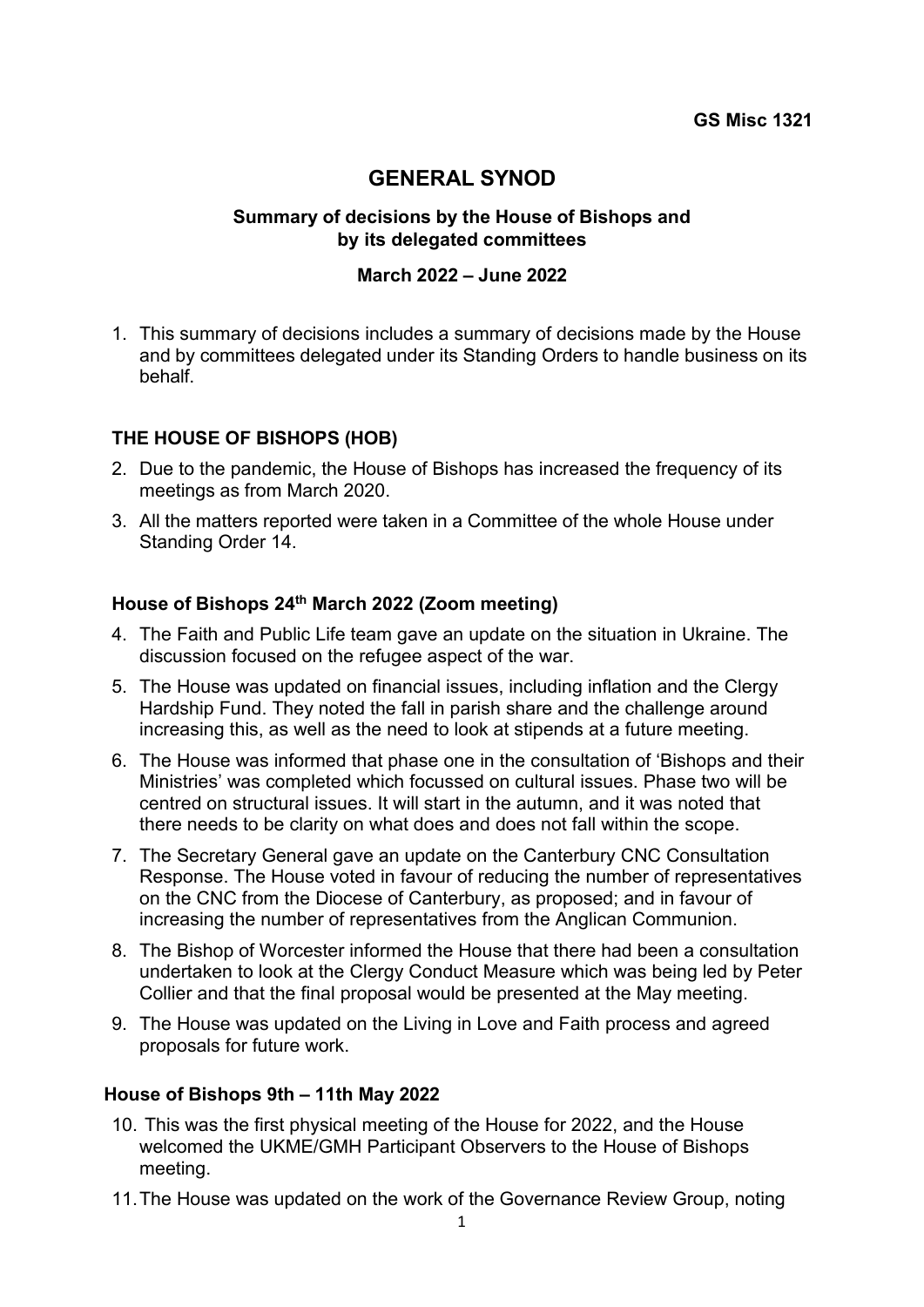that a Project Board is leading this alongside a General Synod Reference Group. Members were invited to join the Episcopal Reference Group.

- 12.The House was given an update on Racial Justice, and was informed that the Racial Justice Commission was going to publish its first six-monthly report by July 2022. Two members of staff had been employed by the National Society to work on issues of racial justice and that there had been an indicative sum of £20m allocated for racial justice within the Spending Plans agreed by the Church Commissioners and Archbishops' Council
- 13.The House was given details of the Church Commissioners' and Archbishops' Council's spending plans for 2023- 2025 ahead of the public announcement.
- 14.The House was updated on the work that the Independent Safeguarding Board (ISB) was undertaking and they heard from the Survivor Advocate member of their experiences with the ISB thus far, as well as on their role in allowing survivors to be heard and given a clear, safe route to engage.
- 15.The House received an update on the Past Cases Review 2 (PCR2) and the work of the National Safeguarding Steering Group (NSSG) and was informed that it was intended that the PCR 2 final report should be published in late June.
- 16.The House was updated by the Bishop of Kensington on the Centre for Cultural Witness, which is an initiative that will strengthen the Church's public witness.
- 17.The Chief Education Officer told the House about the Government's white paper 'Opportunity for All'. The House noted the direction of travel towards a fully academised system.
- 18.The House discussed progress towards Net Zero Carbon, including the findings of the Wayfinders Project. Members of the House looked forward to more detail on the allocation methods for the Net Zero funding available as part of the new triennium funding package.
- 19.The House was updated on the implementation of the Cathedrals Measure 2021 by the Church Commissioners and cathedrals, and what involvement bishops should expect to have. The House was provided with draft revised Visitation Guidance to assist and support bishops who may wish to undertake a Visitation of their cathedral under the 2021 Measure.
- 20.The House was informed of the progress of hosting Ukrainian people displaced by the war in Ukraine and was given the information of who they should be in contact with should they wish to host a Ukrainian family in their See House.
- 21.The House was given an update on Theological Education. Guidance and endorsement was sought from the House for the continuing work and were informed of the issues that arose from the Archbishops Council meeting around the same topic.
- 22.The House was given reflections from the UKME/GMH Participant Observers who attend the House of Bishops for the first time. They reflected that they were made to feel welcome and were encouraged by the passion of the conversations during the meeting.